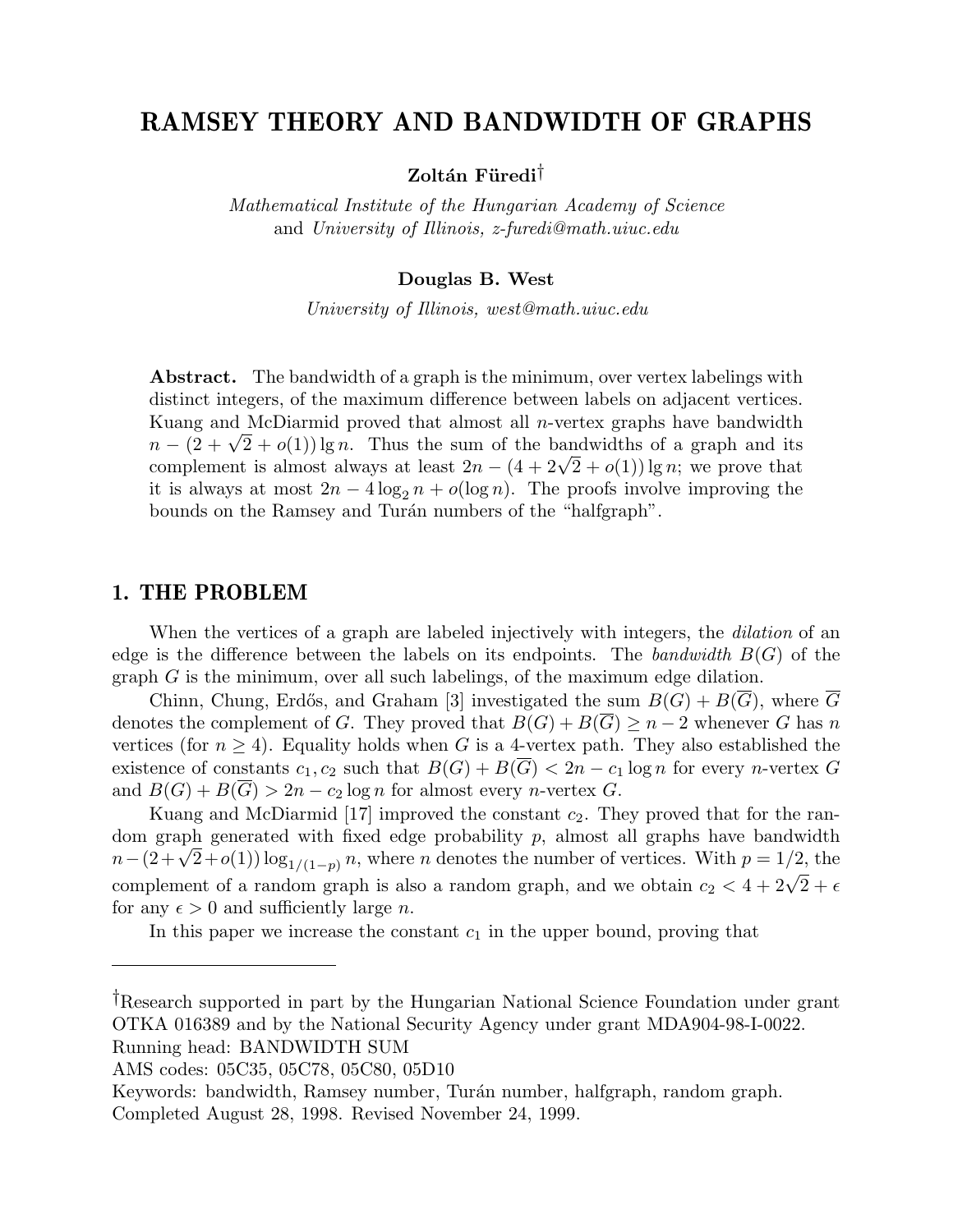**THEOREM** 1. If  $f(n)$  is the maximum of  $B(G) + B(\overline{G})$  over *n*-vertex graphs, then

$$
2n - \left[ (4 + 2\sqrt{2})\log_2 n \right] \le f(n) \le 2n - 4\log_2 n + o(\log n).
$$

## 2. RELATED EXTREMAL GRAPH PROBLEMS

The bandwidth problem can be expressed in terms of other classical extremal graph problems involving the occurrence of fixed subgraphs. We use  $V(G)$  and  $E(G)$  for the vertex set and edge set of a graph  $G$ . We use  $[n]$  to denote the set of the first n positive integers and  $P_n$  to denote the graph that is an *n*-vertex path.

The halfgraph  $H_r$  is the graph with 2r vertices defined by  $V(H_r) = 2r$  and  $E(H_r) =$ {*ij*:  $j - i \geq r$ }. When we let  $a_i = i$  for  $1 \leq i \leq r$  and  $b_j = r + j$  for  $1 \leq j \leq r$ , we obtain the more common representation  $E(H_r) = \{a_i b_j : i \leq j\}$ , which shows that  $H_r$  is bipartite.

The first definition of  $H_r$  leads to bandwidth via the observation that  $\overline{H}_r = P_{2r}^{r-1}$  $\frac{r-1}{2r},$ where  $P_{2r}^k$  has vertex set  $[2r]$  and edge set  $\{ij: 1 \leq j - i \leq k\}$  (this is the kth power of  $P_{2r}$ ). The bandwidth of  $P_n^k$  is k. In general, the bandwidth of an *n*-vertex graph is at most k if and only if the graph is contained in  $P_n^k$ , since the set of edges permitted in an optimal labeling forms  $P_n^k$ . For  $n \geq 2r \geq 2$ , this observation becomes

$$
B(G) \le n - r - 1 \text{ if and only if } H_r \subset \overline{G}.
$$
 (2.1)

Since the appearance of  $H_r$  requires  $n \geq 2r$ , one direction needs no restriction on n.

Thus  $B(G)$  is large if and only if  $\overline{G}$  contains no large halfgraph, and  $B(\overline{G})$  is large if and only if G contains no large halfgraph. Studying the maximum of  $B(G) + B(\overline{G})$ amounts to studying what combinations of halfgraphs must appear in G and G; this is a problem of Ramsey graph theory.

Given graphs A, B, the Ramsey number  $R(A, B)$  is the smallest integer n such that every red/blue-coloring of the edges of  $K_n$  yields a copy of A in red or a copy of B in blue. When  $n < R(A, B)$ , the clique  $K_n$  can be decomposed into a subgraph avoiding A and a subgraph avoiding B. When A and B are cliques, the numbers  $R(k, l) = R(K_k, K_l)$  are the classical Ramsey numbers. The general definitions and results we use from Ramsey Theory appear in [14].

**PROPOSITION** 2. If  $R(H_a, H_b) > n$  with  $n \ge \max\{2a, 2b\}$ , then  $f(n) \ge 2n - a - b$ . If  $f(n) \geq 2n - k$ , then there exist a, b with sum k such that  $R(H_a, H_b) > n$ .

**Proof:** If  $R(H_a, H_b) > n$ , then there is an *n*-vertex graph G such that  $H_a \nsubseteq \overline{G}$  and  $H_b \nsubseteq G$ . When  $n \ge \max\{2a, 2b\}$ , (2.1) and the latter statement yield both  $B(G) \ge n - a$ and  $B(G) \geq n - b$ . Thus  $f(n) \geq 2n - a - b$ .

If  $f(n) \geq 2n-k$ , then there exists an n-vertex graph G such that  $B(G)+B(\overline{G}) \geq 2n$ k. This requires the existence of a, b with sum k such that  $B(G) \geq n - a$  and  $B(\overline{G}) \geq n - b$ . By (2.1), this requires both  $H_a \nsubseteq \overline{G}$  and  $H_b \nsubseteq G$ , which yields  $R(H_a, H_b) > n$ .  $\blacksquare$ 

For completeness, we sketch the proof of the lower bound on  $f(n)$ . We have noted that if  $B(G) \geq n - r$  almost always, then  $f(n) \geq 2n - 2r$ . We have  $B(G) \geq n - r$  if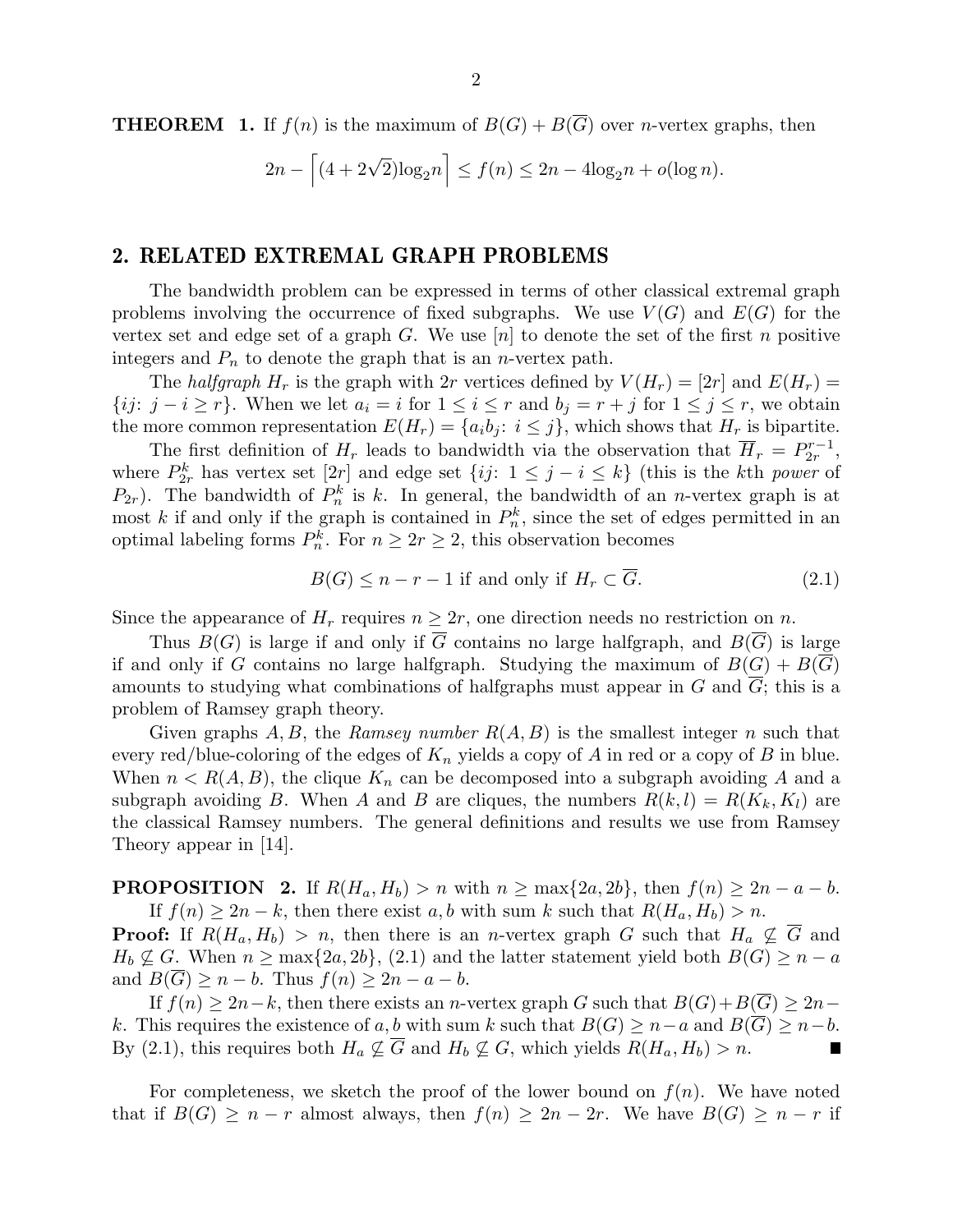and only if  $H_r \nsubseteq \overline{G}$ . Since  $H_r$  has 2r vertices and  $r(r + 1)/2$  edges, the standard Erdős-Rényi [4] random graph model with edge probability  $1/2$  yields  $P(H_r \subseteq \overline{G}) \leq n^{2r}2^{-r^2/2}$ (see [3, 18]). When  $r = [4\log_2 n]$ , the probability is less than by 1/2, and the bound  $f(n) \geq 2n - \lceil 4\log_2 n \rceil$  follows.

Considering the densest subgraph of  $H_r$  yields a better bound. Let  $H_{r,m}$  be the subgraph obtained by discarding the  $2m$  vertices of least degree  $(m \text{ from each partite})$ set). Presence of  $H_r$  requires presence of  $H_{r,m}$ . Since  $H_{r,m}$  has  $2r-2m$  vertices and  $r(r+1)/2 - m(m+1)$  edges, in the random *n*-vertex graph G we have

$$
P(H_r \subseteq \overline{G}) \le P(H_{r,m} \subseteq \overline{G}) \le n^{2r-2m}2^{-(r^2-2m^2)/2}.
$$

The densest subgraph and best bound are obtained by setting  $m = (1 - \sqrt{2}/2)r$ . When The densest subgraph and best bound are obtained by setting  $m = (1 - \sqrt{2}/2)r$ . When  $r = \left[ (2 + \sqrt{2}) \log_2 n \right]$ , the resulting bound on  $P(H_r \subseteq \overline{G})$  is less than 1/2, which yields the lower bound in Theorem 1. Using the second moment method, Kuang and McDiarmid [17] obtained the precise threshold for the appearance of  $H_r$ , thus showing that  $B(G)$  = [17] obtained the precise threshold f<br> $(2 + \sqrt{2} + o(1))\log_2 n$  almost always.

In terms of Ramsey numbers, the bound on  $P(H_r \subseteq \overline{G})$  yields the following:

# **THEOREM 3.**  $R(H_r, H_r) > 2^{(r+1)/(2+\sqrt{2})}$ .

Proposition 2 implies that  $f(n) = 2n - \min\{a+b: R(H_a, H_b) > n\}$  if  $n \ge \max\{2a, 2b\}$ Proposition 2 implies that  $f(n) = 2n - \min\{a+b: R(H_a, H_b) > n\}$  if  $n \ge \max\{2a, 2b\}$  for a pair  $(a, b)$  where the minimum occurs. When we set  $r = \left[ (2 + \sqrt{2})\log_2 n \right] - 1$ , Theofor a pair  $(a, b)$  where the minimum occurs. When we set  $r = |(2 + \sqrt{2})\log_2 n| - 1$ , Theorem 3 yields  $R(H_r, H_r) > n$ . When  $n \geq 34$ , we have  $n \geq 2\left[(2 + \sqrt{2})\log_2 n\right] - 2$ , and then rem 3 yields  $R(H_r, H_r) > n$ . When  $n \ge 34$ , we have  $n \ge 2 | (2 + \sqrt{2}) \log_2 n | - 2$ , and then<br>Proposition 2 implies that  $f(n) \ge 2n - 2 [(2 + \sqrt{2}) \log_2 n] + 2$  when  $n \ge 34$ . With Theorem 3, we also have

**COROLLARY** 4. For 
$$
n \ge 34
$$
,  $f(n) = 2n - \min\{a + b: R(H_a, H_b) > n\}$ .

We henceforth assume that  $n \geq 34$  (this threshold can be reduced by improving the lower bounds on Ramsey numbers for small halfgraphs).

Upper bounds on  $R(H_a, H_b)$  that depend only on  $a + b$  yield upper bounds on  $f(n)$ . An easy bound comes from the classical Erdős-Szekeres (see [14]) upper bound on Ramsey numbers:  $R(p,q) \leq {p+q-2 \choose p-1}$  $p+(-1)$  <  $2^{p+q}$ . This yields

$$
R(H_a, H_b) \le R(2a, 2b) < 4^{a+b}.\tag{2.2}
$$

П

By Proposition 2 and (2.2), we have  $f(n) \leq 2n - \frac{1}{2}$  $\frac{1}{2} \log_2 n$ . We want to increase the coefficient on  $log_2 n$  to 4. To this end, we define the function g by

$$
g(k) = \max_{a+b \le k} R(H_a, H_b).
$$
 (2.3)

Corollary 4 tells us that  $g(k) \leq n$  yields  $f(n) < 2n - k$ .

Let  $\operatorname{ex}(n, F)$  denote the maximum number of edges in an F-free graph with n vertices. This is often called the Turán number of F. Kővári, T. Sós and Turán [16] showed that

$$
ex(n, K_{k,k}) \le \frac{1}{2}(k-1)^{1/k}n^{2-1/k} + \frac{1}{2}(k-1)n.
$$
 (2.4)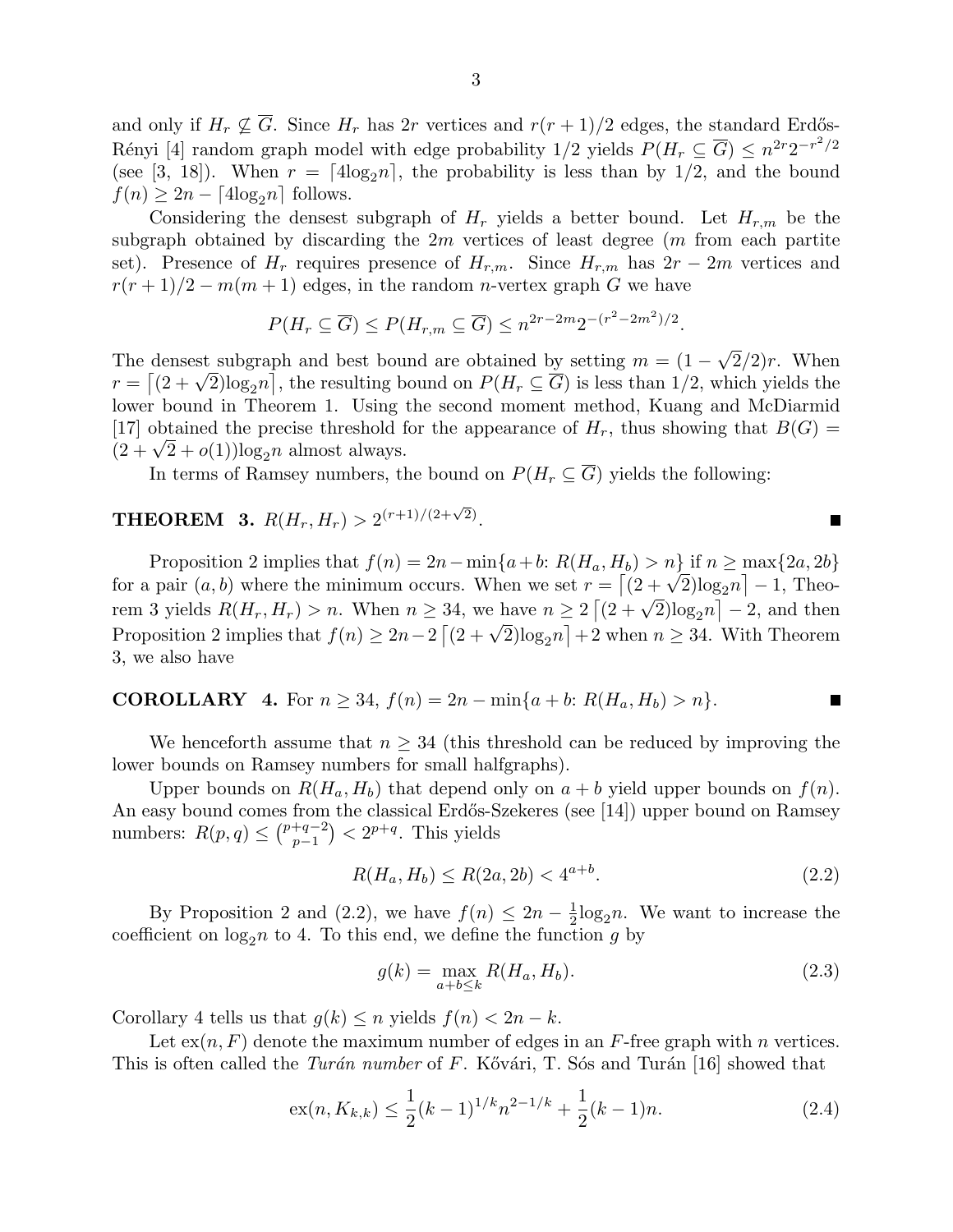Let G be an *n*-vertex graph. If  $ex(n, K_{a,a}) + ex(n, K_{b,b}) < {n \choose 2}$  $\binom{n}{2}$ , then G contains  $K_{a,a}$ or  $\overline{G}$  contains  $K_{b,b}$ . Since  $H_r \subset K_{r,r}$ , this yields  $R(H_a, H_b) \leq n$ . A careful examination of (2.4) shows that  $k = 2\log_2 n - O(\log_2 \log_2 n)$  is small enough to yield  $g(k) \leq n$ , and thus  $f(n) < 2n - (2 - o(1))\log_2 n$ . This technique of using the Turán number of a bipartite graph to prove an upper bound on its Ramsey number is now standard in extremal graph theory (see [10], for example).

To further improve this upper bound, we need a tighter bound on the Turán number of  $H_r$ . Observe that  $H_r$  is contained not only in  $K_{r,r}$  but even in the subgraph obtained by removing  $K_{\lfloor r/2 \rfloor,\lfloor r/2 \rfloor}$  from  $K_{r,r}$ . Due to its similarity to the halfgraph, we use the notation  $H^{i}(r, l)$  to denote the subgraph of the biclique  $K_{r,r}$  obtained by deleting the edges of the biclique  $K_{l,l}$ . In the next section, we obtain an upper bound on  $ex(n, H'(r, l))$ implying that  $g(k) \leq n$  for k as large as about  $4\log_2 n$ . This yields the desired upper bound  $f(n) < 2n - 4\log_2 n + o(\log_2 n).$ 

# 3. TURÁN NUMBERS AND THE HALFGRAPH

Before proving our upper bound on  $ex(n, H'(r, l))$  in Theorem 6, we compare it with earlier results.

For every bipartite graph F that is not a forest, there is a positive constant  $c(F)$ such that  $\Omega(n^{1+c}) \leq \alpha(n, F) \leq O(n^{2-c})$ ; this was observed by Erdős [unpublished] and appears in [16]. For a given F, the first problem in studying  $ex(n, F)$  is thus to find the right exponent (if such exists). It is conjectured ([7,9]) that  $ex(n, K_{k,k}) = \Theta(n^{2-1/k})$ . This was proved for  $K_{2,2}$  in Erdős-Rényi-Sós [5] and (simultaneously and independently) in Brown [2]. For  $K_{3,3}$  it appears in Brown [2]. For  $K_{k,l}$  with  $k > l!$ , results appear in Kollár-Rónyai-Szabó [15], later improved for  $k > (l-1)!$  in Alon-Rónyai-Szabó [1].

Erdős [6] also proved that when  $r > l \geq 1$ , there exists a constant  $c_{r,l}$  such that  $\exp(n, H'(r, l)) < c_{r, l} n^{2-1/(r-l)}$ . His proof is somewhat complicated and does not give a sufficiently good constant in the range where we need (when both r and l are about  $log_2 n$ ).

Another upper bound for  $ex(n, H'(r, l))$  follows from the method of Erdős and Simonovits [9]. They proved that  $ex(n, Q) \leq O(n^{8/5})$ , where Q is the 8-vertex 3-dimensional cube. Similarly, the correct order of growth for  $ex(n, H'(r, l))$  follows from the main result in Füredi [13]. However, in all of these articles the authors concentrated on large values of n compared to k. In the range we need, these results seem not to imply our bound.

In the proof, we extend  $\binom{x}{t}$  $_t^x$  to nonnegative real x for each nonnegative integer t. When  $t=0$ , we take  $\binom{x}{t}$  $\binom{x}{t} = 1$  for all real  $x \geq 0$ . When  $t \geq 1$ , we take  $\binom{x}{t}$  $\binom{x}{t} = 0$  for  $0 \leq x < t - 1$ , and for  $x \geq t-1$  we view  $\binom{x}{t}$  $\binom{x}{t}$  as a real polynomial  $x(x-1)...(x-t+1)/t!$  of degree t in x. The resulting functions are convex. Thus the mean of values of this function at several points is at least the value at the mean argument. In particular,

$$
\sum_{i=1}^{m} \binom{x_i}{t} \ge m \binom{\sum x_i/m}{t}.
$$
\n(3.1)

We will also use the following simple lemma, which was proved and applied in [12] to a related problem.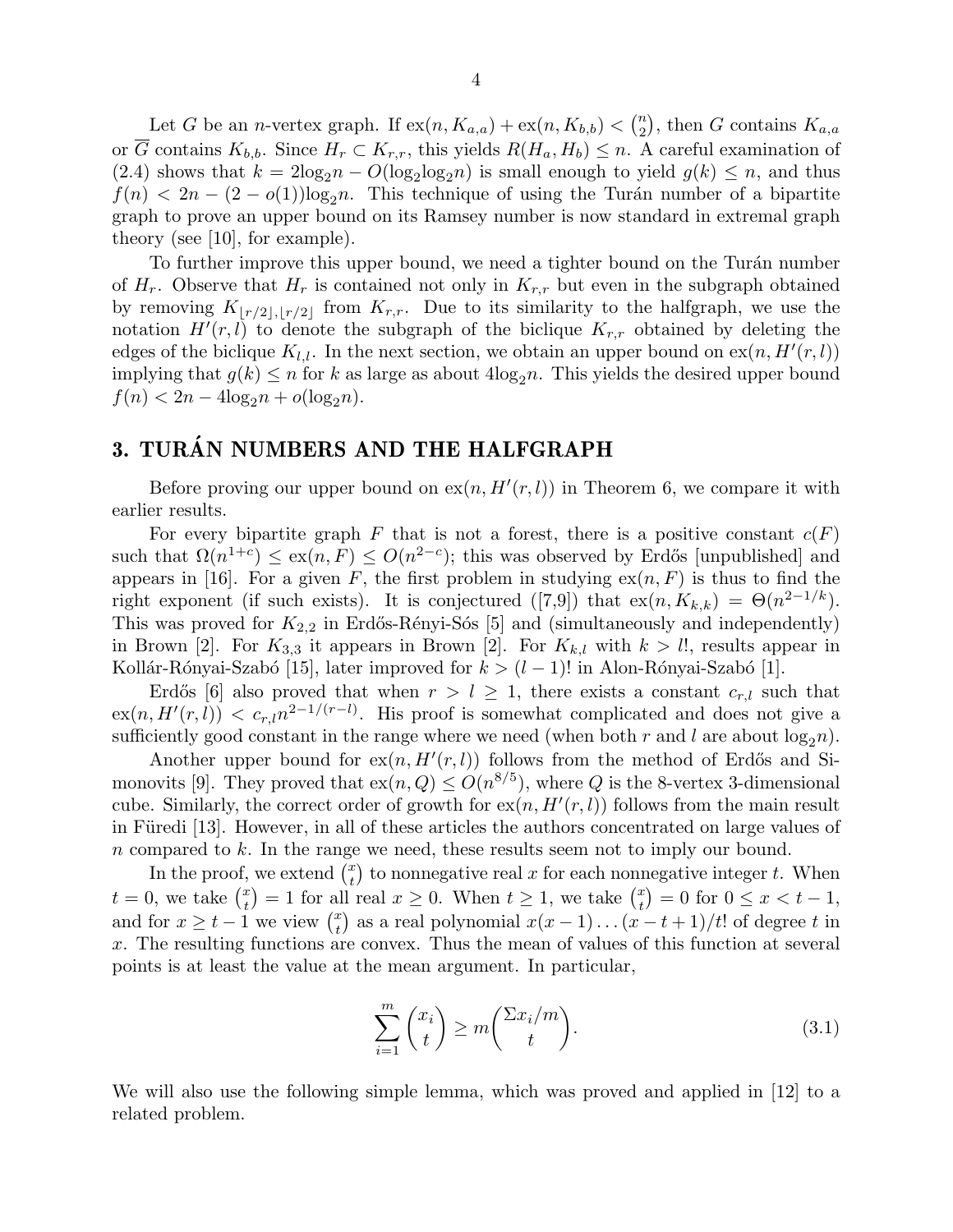**LEMMA** 5 ([12]). If  $v, t \ge 1$  are integers and  $c, x_0, x_1, \ldots, x_t \ge 0$  are real numbers, then

$$
\sum_{1 \le i \le v} \binom{x_i}{t} \le c \binom{x_0}{t} \quad \text{ implies } \quad \sum_{1 \le i \le v} x_i \le x_0 c^{1/t} v^{1-1/t} + (t-1)v \, . \qquad \blacksquare
$$

**THEOREM** 6.  $ex(n, H'(r, l)) \leq \frac{1}{2}$  $\frac{1}{2}(r+l-1)^{1/(r-l)}n^{2-1/(r-l)}+\frac{1}{2}$  $\frac{1}{2}(r - l - 1)n$ .

**Proof:** Let G be an *n*-vertex graph not containing  $H'(r, l)$ ; we bound  $e = |E(G)|$ . Let  $d(x)$  denote the degree of a vertex x, and for  $A \subset V(G)$  let  $d(A)$  denote the number of common neighbors of A.

Let  $t = r - l$ , and let X be the number of copies of  $K(t, t)$  in G. We form such a subgraph by choosing a  $t$ -set  $A$  and choosing  $t$  of its common neighbors. Each copy arises twice. Thus  $X=\frac{1}{2}$  $\frac{1}{2}\sum_{|A|=t} {d(A) \choose t}$  $\binom{A}{t}$ .

We first find a lower bound on  $X$ . By  $(3.1)$ ,

$$
\frac{1}{2} \sum_{|A|=t} \binom{d(A)}{t} \ge \frac{1}{2} \binom{n}{t} \left( \frac{\sum d(A)}{t} \binom{n}{t} \right).
$$

Since  $d(A)$  counts the stars with leaf set A, the total  $\sum d(A)$  is the number of stars with t edges in G. These can alternatively be counted by choosing t neighbors for each choice of the central vertex. Applying (3.1) to the resulting sum yields

$$
\sum d(A) = \sum_{x \in V(G)} \binom{d(x)}{t} \ge n \binom{\sum d(x)/n}{t}.
$$

Together, these computations yield

$$
X \ge \frac{1}{2} \binom{n}{t} \binom{n \binom{2e/n}{t} \binom{n}{t}}{t}.
$$
\n(3.2)

We next find an upper bound on X. Let  $\mathcal{A} = \{A \in \binom{V(G)}{t}\}$  $t^{(G)}_t$ :  $d(A) < r$ . Consider copies of  $K_{t,t}$  in which at least one of the partite sets belongs to A. The number of these is at most  $|\mathcal{A}| \binom{r-1}{t}$  $\binom{-1}{t}$ .

Now consider a copy of  $K_{t,t}$  with partite sets  $A, B$  such that  $A, B \notin \mathcal{A}$ . Our main observation is that the prohibition of  $H'(r, l)$  yields  $d(A) \leq 2r - t - 1$ . If  $d(A) \geq r +$  $r - t = 2l + t$ , then A has at least 2l common neighbors outside B, and after avoiding (at most) l of the r common neighbors of B there remain at least l common neighbors of A to complete a copy of  $H'(r, l)$ . The same argument applies to  $d(B)$ . Thus each such copy of  $K_{t,t}$  is generated twice when we arbitrarily choose t common neighbors of a t-set outside A. Thus the number of copies of  $K_{t,t}$  with neither partite set in A is bounded by  $\frac{1}{t} \binom{n}{t} - \frac{1}{t} \binom{2r-t-1}{t}$  $\frac{1}{2}$   $\left(\binom{n}{t} - |\mathcal{A}|\right) \binom{2r-t-1}{t}$ .

Together, the two upper bounds yield

$$
X \le \binom{n}{t} \max\left\{ \binom{r-1}{t}, \frac{1}{2} \binom{2r-t-1}{t} \right\}.
$$
\n(3.3)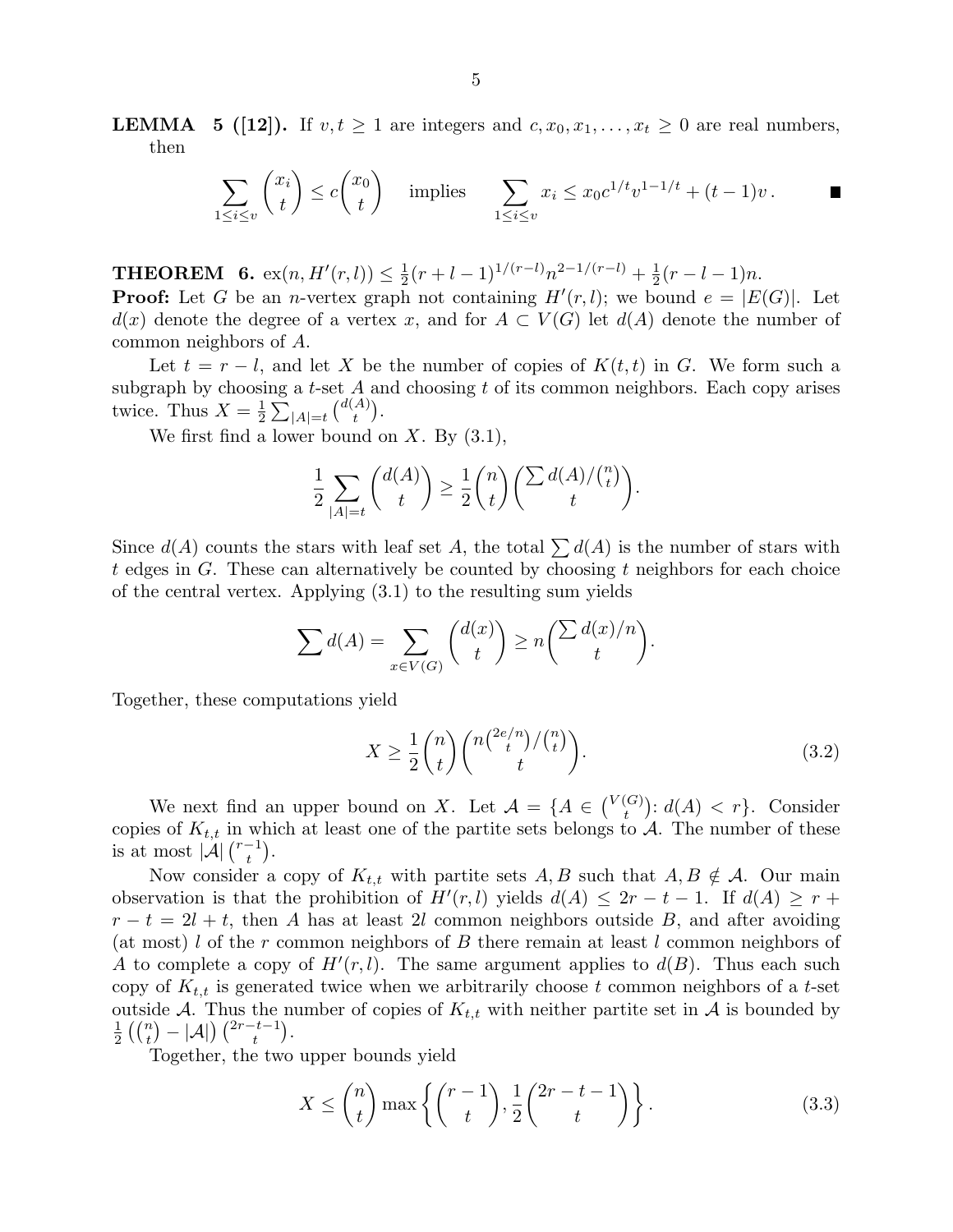Since the ratio of  $\frac{1}{2} \binom{2r-t-1}{t}$  $\binom{t-1}{t}$  to  $\binom{r-1}{t}$  $\binom{r-1}{t}$  is exactly  $\binom{r-1+(r-t)}{t-1}$  $\binom{t+(r-t)}{t-1}$  /  $\binom{r-1}{t-1}$  $_{t-1}^{r-1}$ ), always the second term in the maximization is larger.

Comparing (3.2) and (3.3) yields

$$
n\binom{2e/n}{t}/\binom{n}{t} \le 2r - t - 1.
$$

Let  $v = x_0 = n$ , let  $x_1 = \ldots = x_v = 2e/n$ , and let  $c = 2r - t - 1$ . Lemma 5 now yields

$$
2e \le (2r - t - 1)^{1/t} n^{2 - 1/t} + (t - 1)n.
$$

### 4. PROOF OF THE UPPER BOUND

The pair  $(r, r)$  is one instance of  $(a, b)$  such that  $a + b = 2r$ , and thus  $R(H_r, H_r) \leq$  $g(2r)$ , where g is as defined in  $(2.3)$ . Theorem 6 enables us to prove an upper bound on  $g(2r)$  and thus an upper bound on  $R(H_r, H_r)$  that differs from the lower bound in Theorem 3 by a factor of 2 in the exponent.

**COROLLARY** 7. If r is sufficiently large, then  $R(H_r, H_r) \leq g(2r) \leq (3r+1)2^{r/2}$ . **Proof:** By the definition of  $g(2r)$ , there exist a, b with  $a + b = 2r$  such that  $g(2r) =$  $R(H_a, H_b)$ . Let G be an n-vertex graph such that  $H_a \nsubseteq G$  and  $H_b \nsubseteq \overline{G}$ . It suffices to show that  $n < (3r+1)2^{r/2}$ , when r is sufficiently large.

Because  $H_a \nsubseteq G$  and  $H_a \subset H'(a, \lfloor a/2 \rfloor)$ , Theorem 6 yields

$$
e(G) \le \operatorname{ex}(n, H_a) \le \operatorname{ex}(n, H'(a, \lfloor a/2 \rfloor)) \le \frac{n^2}{2} \left( \frac{a + \lfloor \frac{a}{2} \rfloor - 1}{n} \right)^{1/\lceil \frac{a}{2} \rceil} + \frac{n}{2} (\lceil \frac{a}{2} \rceil - 1).
$$

The right side yields the bound

$$
e(G) < \frac{n^2}{2} \left(\frac{3r}{n}\right)^{2/a} + \frac{na}{4}.\tag{4.1}
$$

Summing (4.1) and its analogue for  $\overline{G}$  yields

$$
\binom{n}{2} = e(G) + e(\overline{G}) \le \frac{n^2}{2} \left(\frac{3r}{n}\right)^{2/a} + \frac{na}{4} + \frac{n^2}{2} \left(\frac{3r}{n}\right)^{2/b} + \frac{nb}{4}.
$$

This simplifies to

$$
1 - \frac{r+1}{n} < c^{2/a} + c^{2/b},\tag{4.2}
$$

where  $c = 3r/n$ .

We may assume that  $r \leq 2 \log_2(n/3r)$ , since otherwise the desired inequality holds. Since  $c < 1$ , differentiating the function f defined by  $f(x) = c^{2/x}$  shows that f is concave for  $x > -\ln c$ . If  $\min\{a, b\} > \ln(n/3r)$ , then concavity implies that the upper bound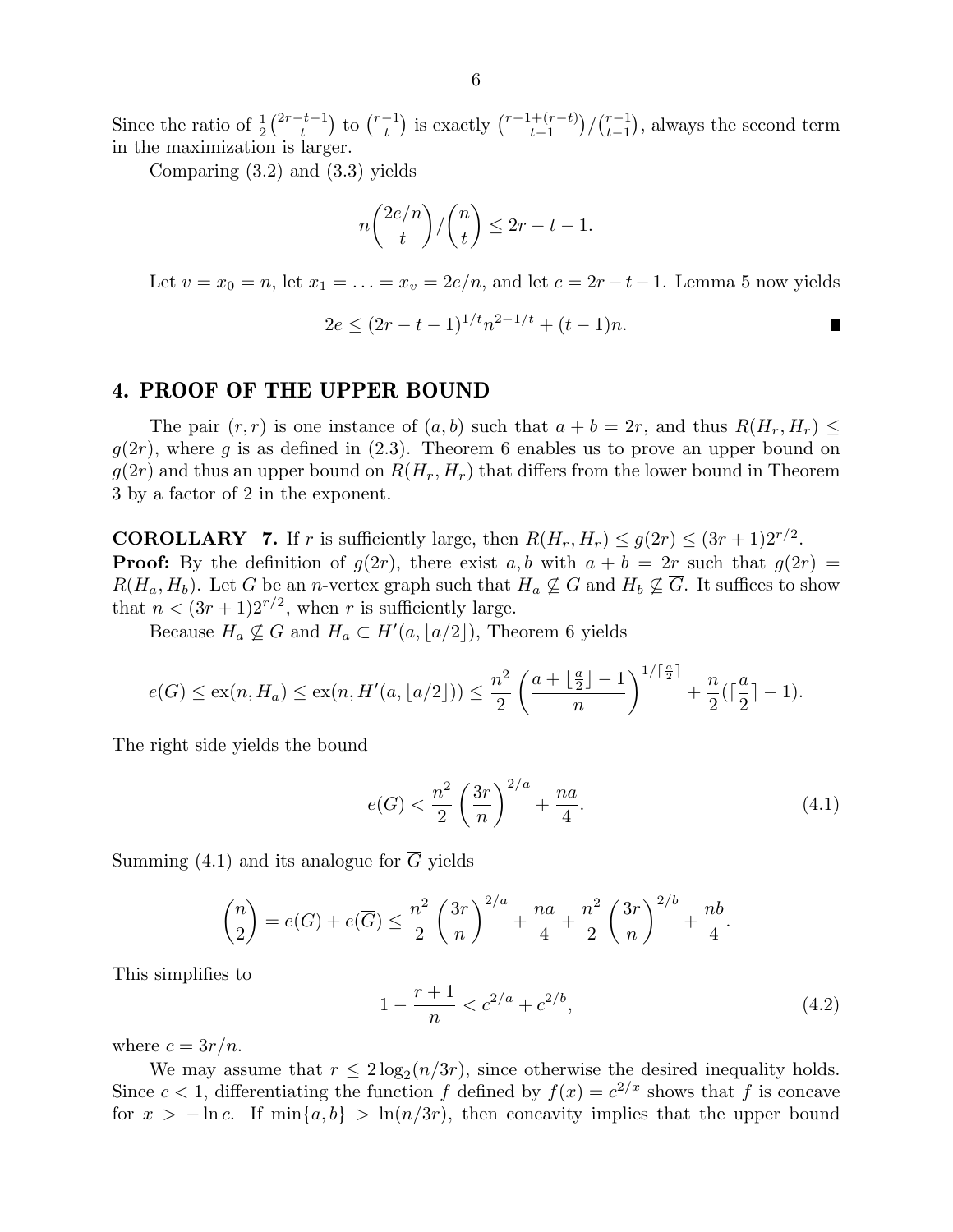in (4.2) is at most  $2c^{4/(a+b)}$ . We obtain  $1-\frac{r+1}{n}$  $\frac{+1}{n}$  < 2  $\left(\frac{3r}{n}\right)$  $\left(\frac{3r}{n}\right)^{2/r}$ , which rearranges to yield  $n < 3r2^{r/2}(\frac{n}{n-r-1})^{r/2} < (3r+1)2^{r/2}.$ 

It remains only to eliminate the case  $a = \min\{a, b\} < \ln(n/3r)$ . We obtain a contradiction to (4.2) by showing that the right side is too small. Since  $c^{2/x}$  is a monotone increasing function, we obtain an upper bound by using  $a \leq \ln(n/3r)$  and  $b < 2r$ . We also use our restriction to  $r \leq 2\log_2(n/3r)$ . These yield

$$
c^{2/b} < c^{2/2r} = e^{-(1/r)\ln(n/3r)} = e^{-(1/r)\log_2(n/3r)\ln 2} \le e^{-(1/2)\ln 2} = \frac{1}{\sqrt{2}} < .7072
$$
\n
$$
c^{2/a} < c^{2/\ln(n/3r)} = e^{-2\ln(n/3r)/\ln(n/3r)} = e^{-2} < .1354
$$

When  $n \geq (3r+1)2^{r/2}$ , this contradicts (4.2) for  $r \geq 3$ , which eliminates this case and completes the proof.

As observed in Section 2,  $g(k) \leq n$  yields  $f(n) < 2n - k$ . Thus Corollary 7 yields the desired upper bound  $f(n) < 2n - 4\log_2 n + O(\log_2 \log_2 n)$ .

# 5. CONCLUSION AND OPEN PROBLEMS

Our upper and lower bounds for  $R(H_r, H_r)$  are much closer together than the best known upper and lower bounds for  $R(K_r, K_r)$ . One might expect that tighter bounds on  $R(H_r, H_r)$  are hopeless without improving the bounds for  $R(K_r, K_r)$ . It would be interesting to find a direct relationship between these two functions.

Our method can be generalized for decompositions of  $K_n$  into k edge-disjoint n-vertex graphs, with k fixed. Over such decompositions,  $\max(B(G_1) + B(G_2) + \ldots + B(G_k)) =$  $kn - \Theta(\log n)$ . It would be interesting to narrow the gap in the coefficient of  $\log n$ .

If we can allow the number of pieces in the decomposition to grow arbitrarily with  $n$ , then the maximum sum is  $\binom{n}{2}$  $\binom{n}{2}$ , achieved by decomposition into  $\binom{n}{2}$  $n \choose 2$  individual edges. The maximum can reach  $O(n^2)$  when the number of pieces is linear, which is not surprising given the result for fixed k. For example, when we decompose  $K_n$  into stars of sizes 1 through  $n-1$ , the sum of the bandwidths is  $\lceil \frac{n}{2} \rceil$  $\frac{n}{2}$   $\lceil \frac{n+1}{2} \rceil$ . How small can k be in terms of n to achieve various growth rates for the bandwidth sum?

When  $l = r - 1$ , the graph  $H'(r, l)$  is a double star with two adjacent vertices of degree r. It is easy to see that  $ex(n, H'(r, r - 1)) = (r - 1)(n - r + 1)$  (for  $r > r_0$ ), so in this case the bound in Theorem 6 is asymptotically optimal within a factor of 2. For  $r - l = 2$ , Theorem 6 gives

$$
ex(n, H'(r, r-2)) \le \frac{1}{2}(2r-3)^{1/2}n^{3/2} + O(n).
$$

The best lower bound from [13] gives

$$
ex(n, H'(r,r-2)) \ge ex(n, K_{2,r}) = (1+o(1))\frac{1}{2}(r-1)^{1/2}n^{3/2},
$$

so in this case Theorem 6 is asymptotically optimal within a factor of  $\sqrt{2}$ . It would be interesting to find the correct asymptotic behavior for each  $r - l$ .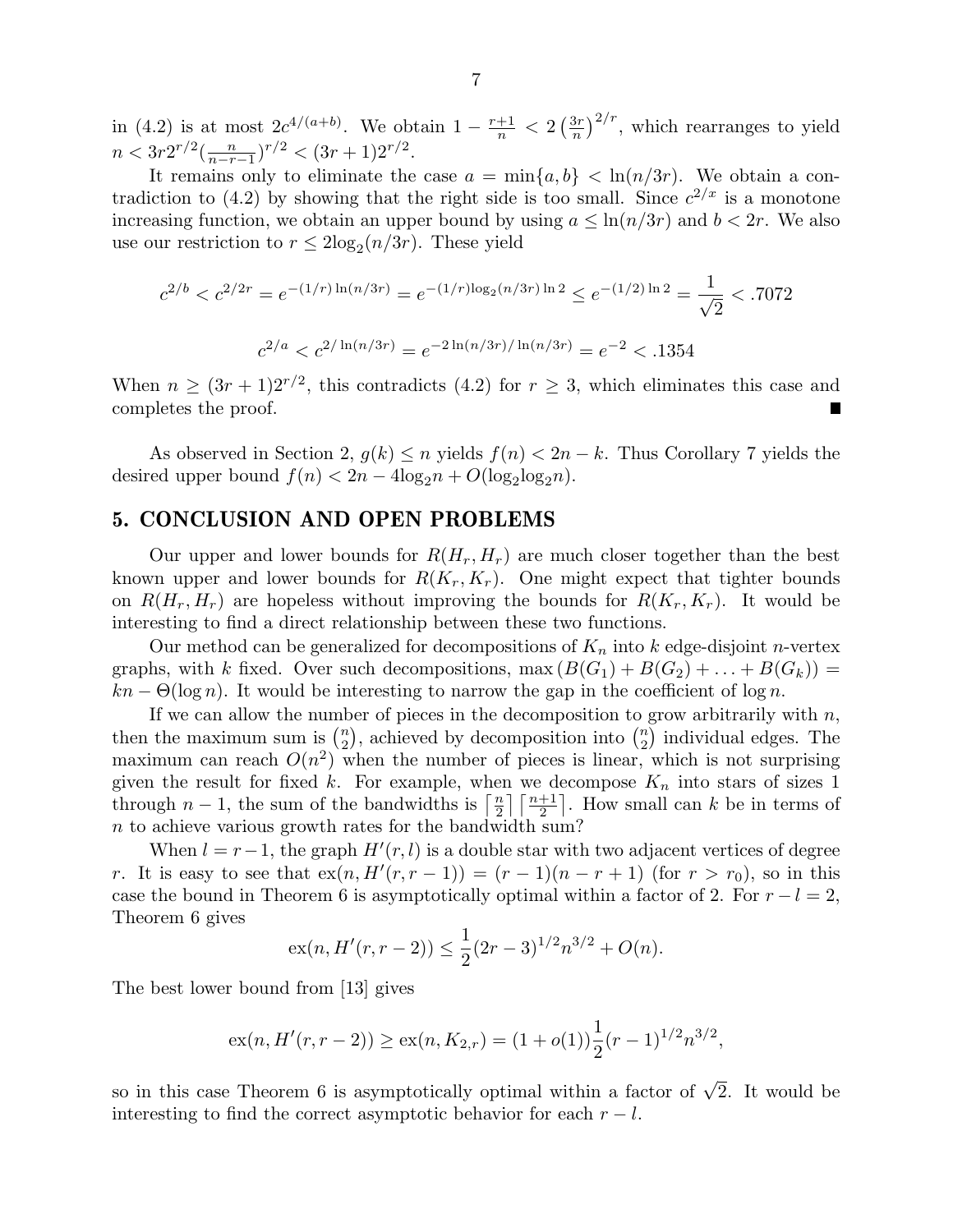It is easy to see that  $ex(n, H_3) = ex(n, K_{2,2}) + O(1)$ ; we expect that equality holds for sufficiently large n. For larger fixed r, we conjecture that  $ex(n, H_r) \sim ex(n, K_{\lceil r/2 \rceil, \lceil r/2 \rceil})$ . In other words, is the Turán number of  $H_r$  about the same as the Turán number of its largest complete bipartite subgraph?

## References

- [1] N. Alon, L. Rónyai, and T. Szabó, Norm-graphs: variations and applications, J. Comb. Th. Ser. B 76 (1999), 280–290.
- [2] W. G. Brown, On graphs that do not contain a Thomsen graph, Canad. Math. Bull. 9 (1966), 281–289.
- [3] P. Z. Chinn, F. R. K. Chung, P. Erdős, and R. L. Graham, On the bandwidths of a graph and its complement, The Theory and Appl. of Graphs, 4th Conf., Kalamazoo, Mich. 1980. (1981), pp. 243–253.
- [4] P. Erdős and A. Rényi, On the evolution of random graphs, *Magyar Tud. Akad. Mat.* Kut. Int. Közl. 5 (1960), 17–61. Also see [8], 574–617.
- [5] P. Erdős, A. Rényi, and V. T. Sós, On a problem of graph theory, Studia Sci. Math. Hungar. 1 (1966), 215–235. Also see [8], 201–221.
- [6] P. Erdős, On an extremal problem in graph theory, *Colloq. Math.* **13** (1965), 251–254. Also see [8], 182–185.
- [7] P. Erdős, Some recent results on extremal problems in graph theory, *Theory of Graphs* (Internat. Sympos., Rome, 1966), Gordon and Breach, New York, 1967, 117–130. Also see [8], 222–228.
- [8] P. Erdős, *The Art of Counting*, Selected writings of P. Erdős, (J. Spencer ed.), The MIT Press, Cambridge, 1973.
- [9] P. Erdős and M. Simonovits, Some extremal problems in graph theory, *Combinatorial* Theory and its Appl. I (Proc. Collog., Balatonfüred, 1969), North Holland, Amsterdam, 1970, pp. 377–390. Also see [8], 246–259.
- $[10]$  R. J. Faudree and M. Simonovits, Ramsey problems and their connection to Turántype extremal problems, J. Graph Theory  $16$  (1992), 25–50.
- [11] Z. Füredi, On a Turán type problem of Erdős,  $Combinatorica$  11 (1991), 75–79.
- [12] Z. Füredi, An upper bound on Zarankiewicz' problem, *Combinatorics, Probability* and Computing 5 (1996), 29–33.
- [13] Z. Füredi, New asymptotics for bipartite Turán numbers. *Journal of Combinatorial Theory, Ser. A* **75** (1996), 141–144.
- [14] R. L. Graham, B. L. Rothschild, and J. H. Spencer, Ramsey Theory, second edition, (Wiley-Interscience, 1990).
- [15] J. Kollár, L. Rónyai, and T. Szabó, Norm-graphs and bipartite Turán numbers, Combinatorica **16** (1996), 399–406.
- [16] T. Kővári, V. T. Sós, and P. Turán, On a problem of K. Zarankiewicz, *Colloq. Math.* 3  $(1954)$ , 50–57.
- [17] Y. Kuang and C. McDiarmid, On the bandwidth of a random graph, Ars Combinatoria **20A** (1985), 29–36.
- [18] J. Turner, Probabilistic analysis of bandwidth minimization algorithms, Proc. 15th